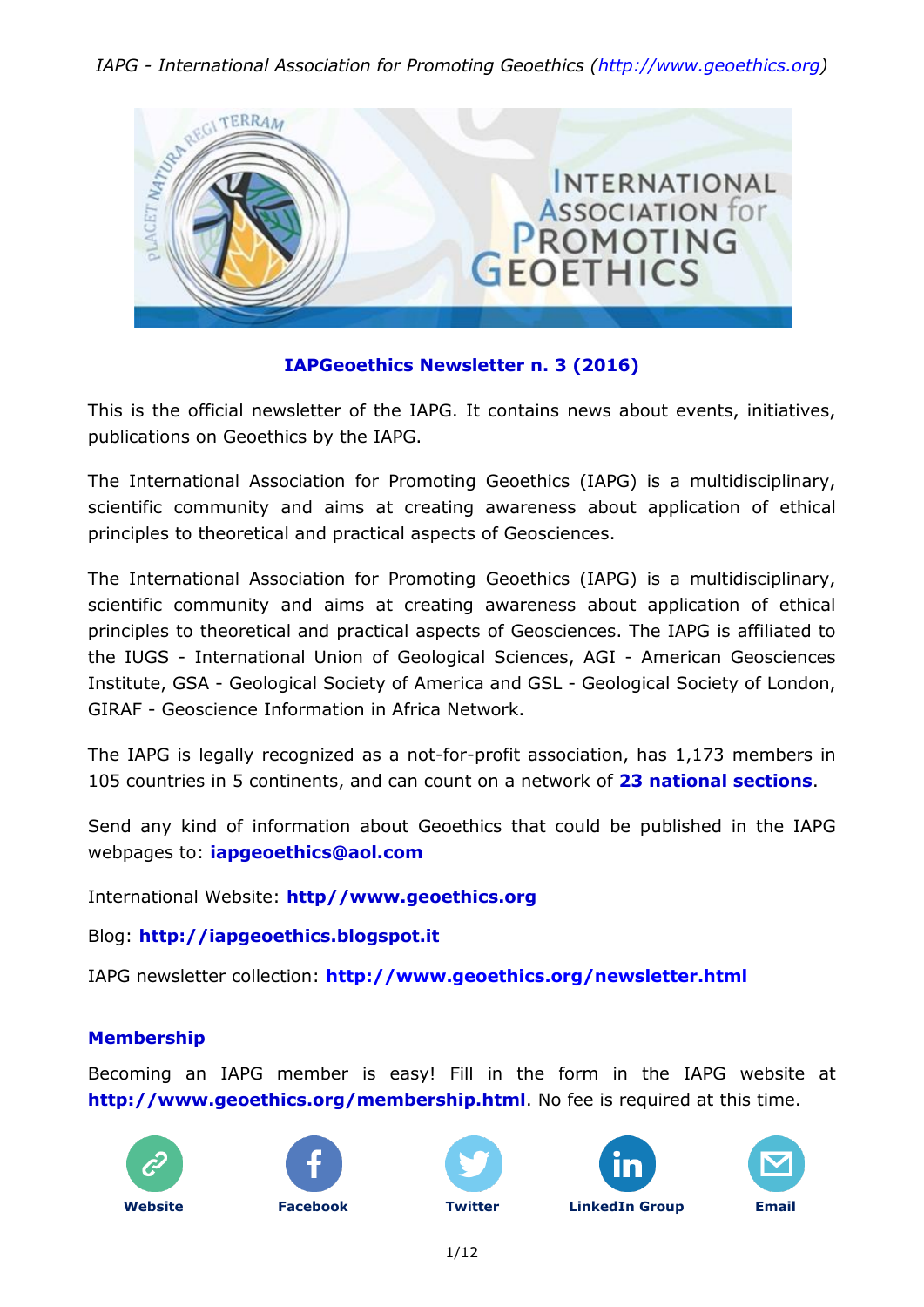## **SUMMARY**

| - Congresses/Meetings   | pag. | 2  |
|-------------------------|------|----|
| - New National Sections | pag. | 6  |
| - New publications      | pag. | 7  |
| - Exhibitions           | pag. | 8  |
| - News from the world   | pag. | q  |
| - From the IAPG Blog    | pag. | 10 |
| - Focus                 | pag. | 12 |

## **CONGRESSES/MEETINGS**

## **35th International Geological Congress**

Cape Town (South Africa), 27 August - 4 September 2016

## **Preliminary Programme of events organized by the IAPG - International Association for Promoting Geoethics**



**IAPG Session a) Geoethics - General Aspects** Chairperson: Giuseppe Di Capua and Peter T. Bobrowsky Keynote speech: Silvia Peppoloni

**IAPG Session b) Geoethics and Geoscience Organizations** Chairperson: Silvia Peppoloni and John Geissman

### **IAPG Session c) Geoethics - Case Studies**

Chairperson: Giuseppe Di Capua and Martin Bohle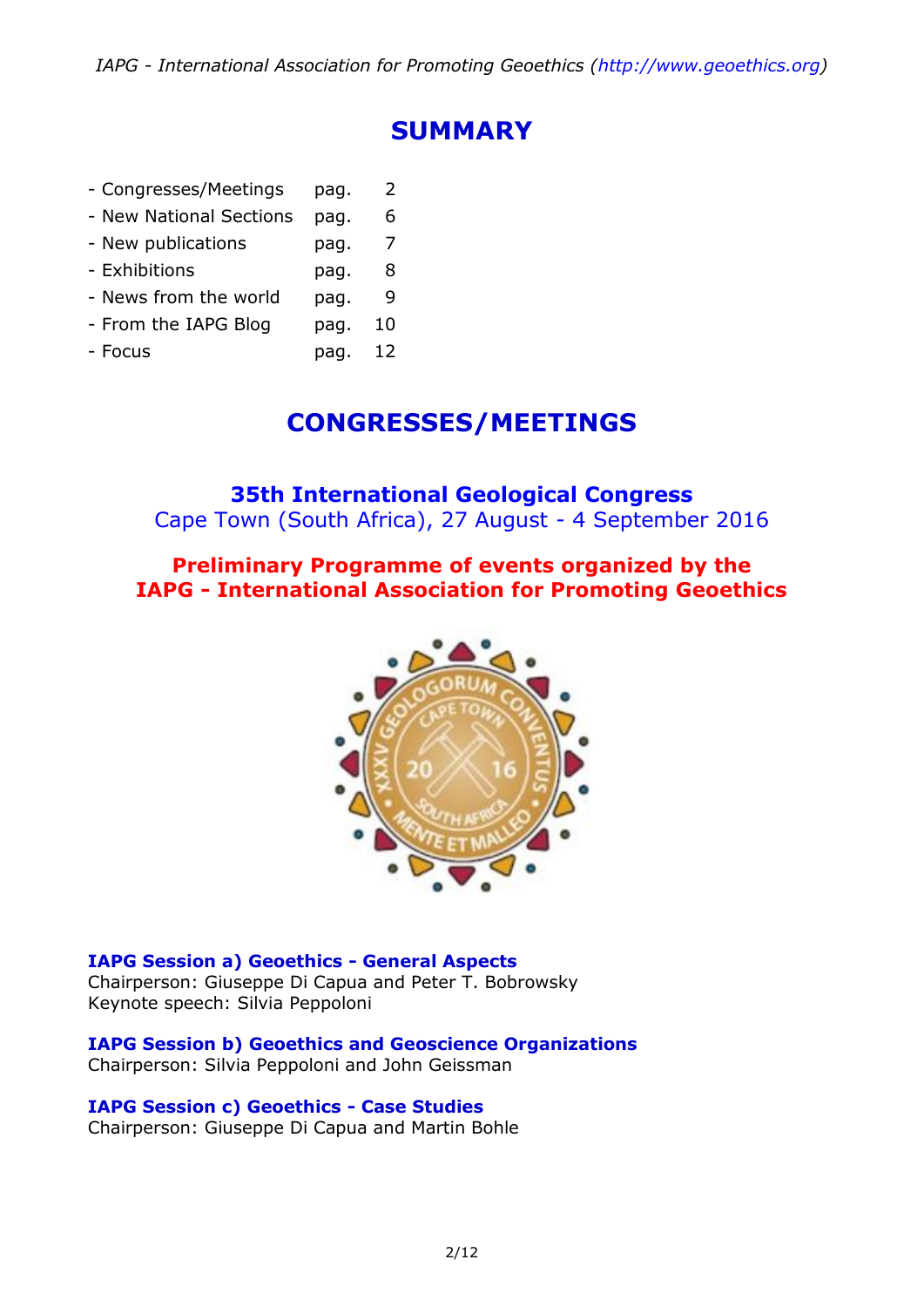#### **Sessions d) Geoethics and professionalism in teaching, training and communicating geoscience**

Cross-cutting sessions IAPG (International Association for Promoting Geoethics) and IUGS - Task Group on Global Geoscience Professionalism

Chairperson session 1 and 2: Ruth Allington (IUGS-TG-GGP) and Silvia Peppoloni (IAPG)

#### **Sessions e) Geoethics and resourcing future generations**

Cross-cutting sessions IAPG (International Association for Promoting Geoethics) - GSL (Geological Society of London) - EFG (European Federation of Geologists) – EGS (EuroGeoSurveys) Chairperson session 1: Giuseppe Di Capua (IAPG), Nic Bilham (GSL), Luca De Micheli (EGS) Chairperson session 2: Silvia Peppoloni (IAPG), Peter T. Bobrowsky (IAPG), Vitor Correia (EFG)

#### **IAPG Session f) Geoethics: poster session**

Chairperson: Silvia Peppoloni, Giuseppe Di Capua

#### **Session g) Panel Session "What's the point of geoethics?"**

Chairperson: Giuseppe Di Capua

### **IAPG Meeting h) General Assembly**

The final programme with dates and the list of presentations will be available in the **[IAPG website](http://www.geoethics.org/#!35th-igc/ckmd)** and in the **[35th IGC website](http://www.35igc.org/)** from the middle of July 2016.



Cape Town (South Africa)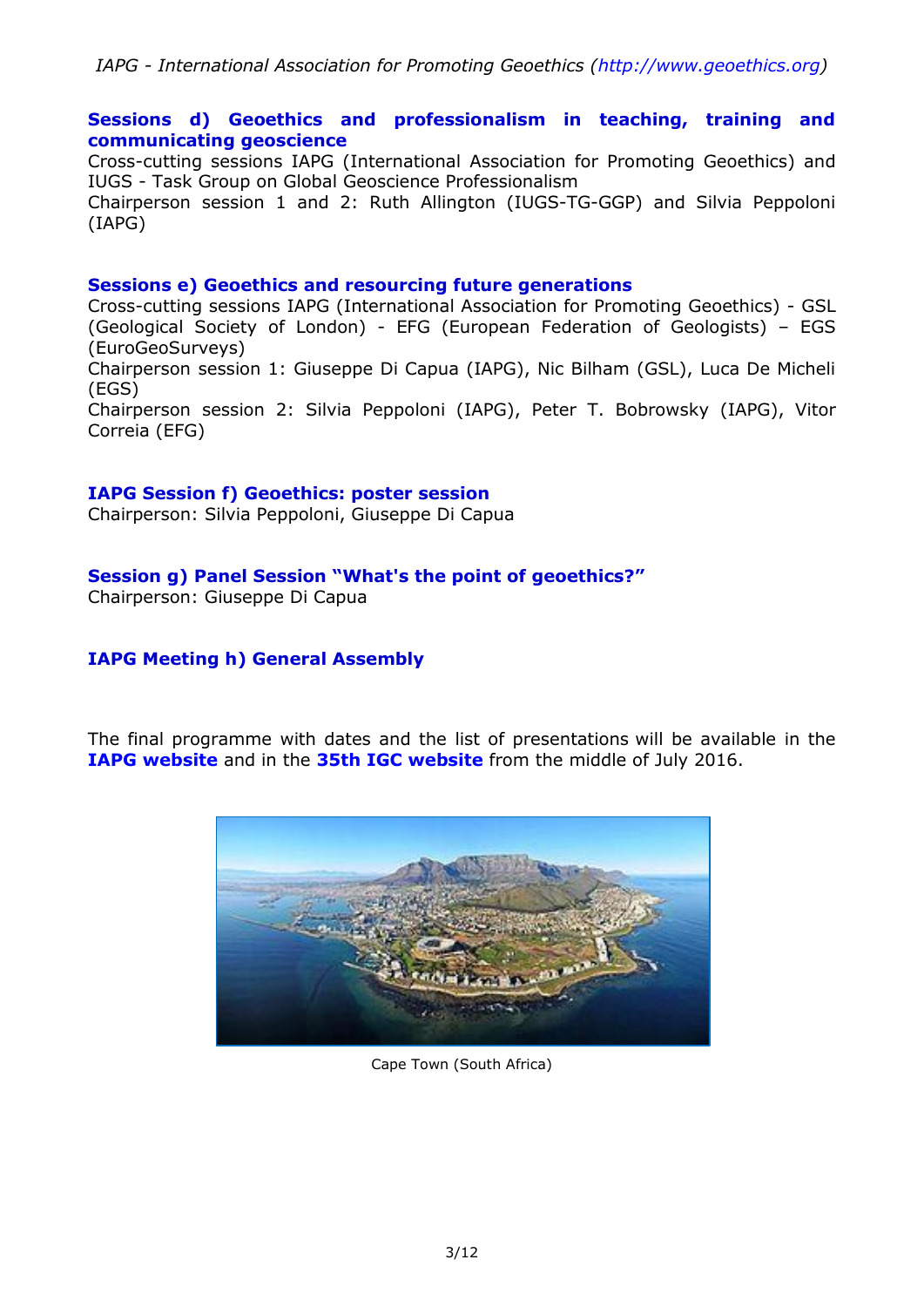

## **AGU FALL MEETING 2016**

San Francisco (USA) 12-16 December 2016

#### **CALL FOR ABSTRACTS Deadline: 3 August 2016**

IAPG-USA co-organizes the session:

#### **[PA020: Geoethics and Scientific Integrity](https://agu.confex.com/agu/fm16/preliminaryview.cgi/Session13852) – The Keys to Advancing the [Geosciences and a Healthy Planet](https://agu.confex.com/agu/fm16/preliminaryview.cgi/Session13852)**

Session Description:

Geoscience directly influences the sustainability and health of the Earth; it must be conducted with the highest standards of integrity and ethics. Geoscientist's research elucidates many issues with significant ethical, social, and economic implications. Considering such risks as natural hazards, climate change, resource extraction, and the environmental impact of chemical and atmospheric elements; there is a clear need to develop ethical frameworks within which geoscientists can conduct their research, education, and communication. The session's goal is to discuss these frameworks, examining both theoretical and practical aspects of Geoethics and scientific integrity. We will explore the most recent advances in research on scientific integrity and Geoethics education, the ethics of publishing and data access, and will feature both the new report on Responsible Science from the National Academy of Sciences and new AGU/Wiley Scientific Integrity and Geoethics book. We invite contributions on advances in scientific integrity and Geoethics, including case studies.

Convenership:

Linda Gundersen, Brooks Hanson, Cindy Palinkas (IAPG-USA), Vincent Cronin (IAPG-USA)

a) **[Information about the abstract submission](https://fallmeeting.agu.org/2016/abstract-submissions/)**

b) **[Submit an abstract](https://agu.confex.com/agu/fm16/preliminaryview.cgi/Session13852)**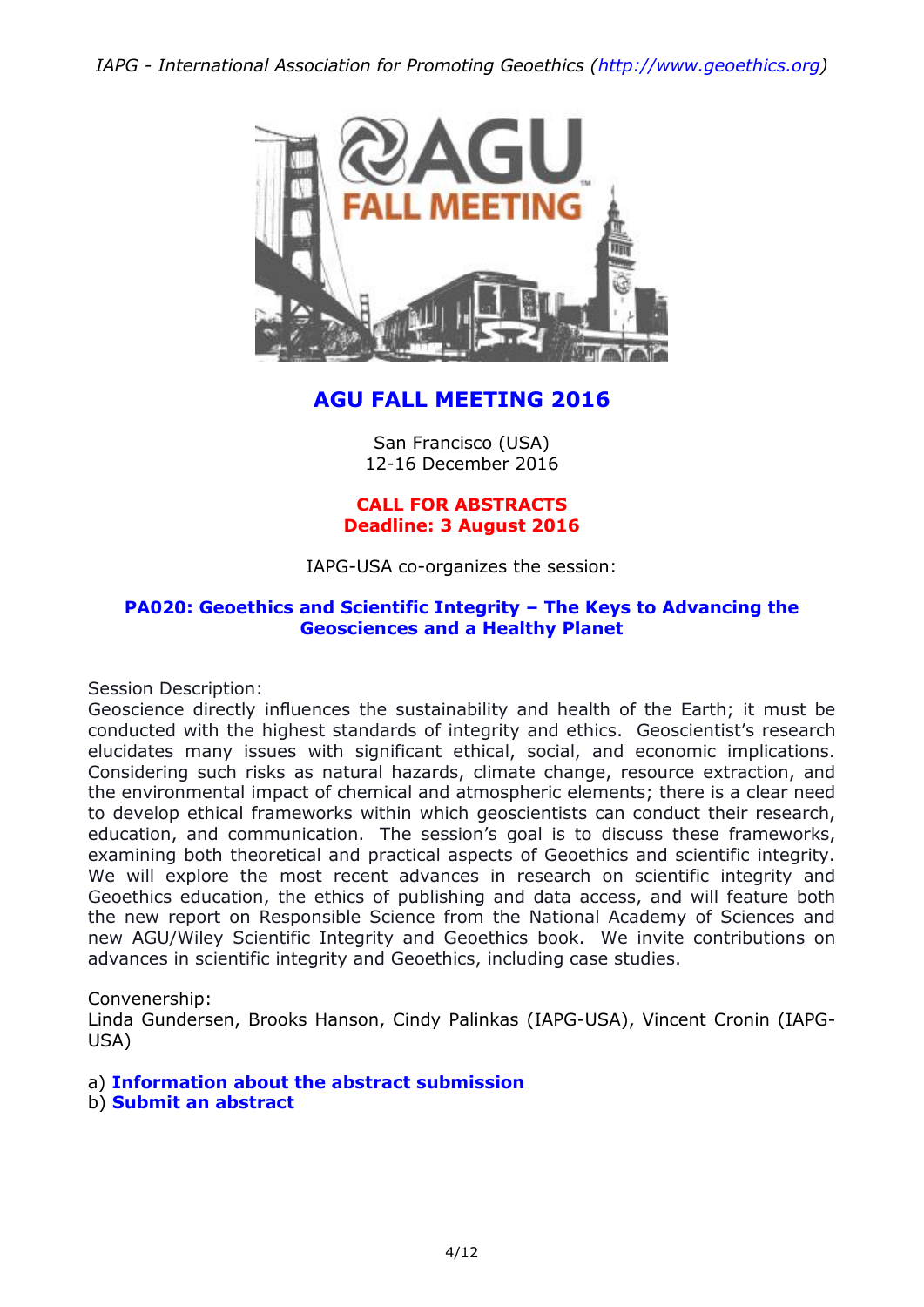

### **[Report on the EGU session](http://iapgeoethics.blogspot.it/2016/05/a-report-on-session-on-geoethics-at-egu.html) 2016**

"Geoethics: theoretical and practical aspects from research integrity to relationships between geosciences and society" at the EGU General Assembly 2016 organized by the IAPG – International Association for Promoting Geoethics. **[Read here](http://iapgeoethics.blogspot.it/2016/05/a-report-on-session-on-geoethics-at-egu.html)**

**Slides of the orals and posters in pdf version** have been uploaded on the IAPG website for free download at: **<http://www.geoethics.org/egu2016.html>**

A complete **photo gallery of the session EOS5 on geoethics** is available at: **<https://www.flickr.com/photos/125283529@N05/albums/72157667550429246>**

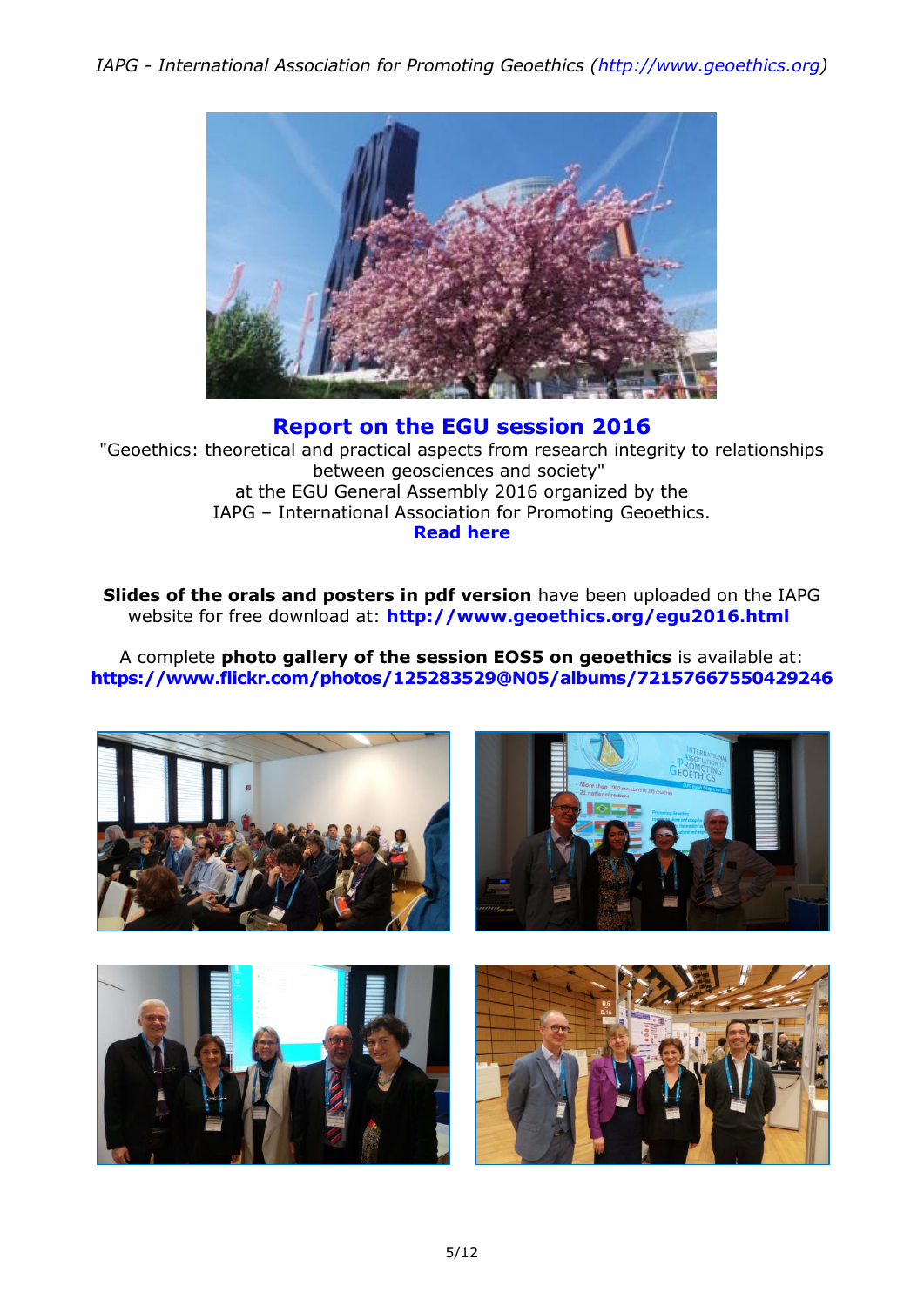## **NEW NATIONAL SECTIONS**



## **IAPG-Mexico**

The section will work under the responsibility of **Miguel Rangel Medina**, Professor at the Department of Geology of the University of Sonora (Mexico), President of the International Association of Hydrogeologists (IAH) – Mexico Chapter, and President of the Latin American Association of Hydrogeology for Development (Asociación Latinoamericana de Hidrología Subterránea para el Desarrollo - ALHSUD).



**IAPG-Paraguay**

The section will work under the responsibility of **Moisés Alejandro Gadea Villalba** (Department of Geology at the National University of Asunción).

### **[List of the IAPG national sections](http://www.geoethics.org/sections.html)**

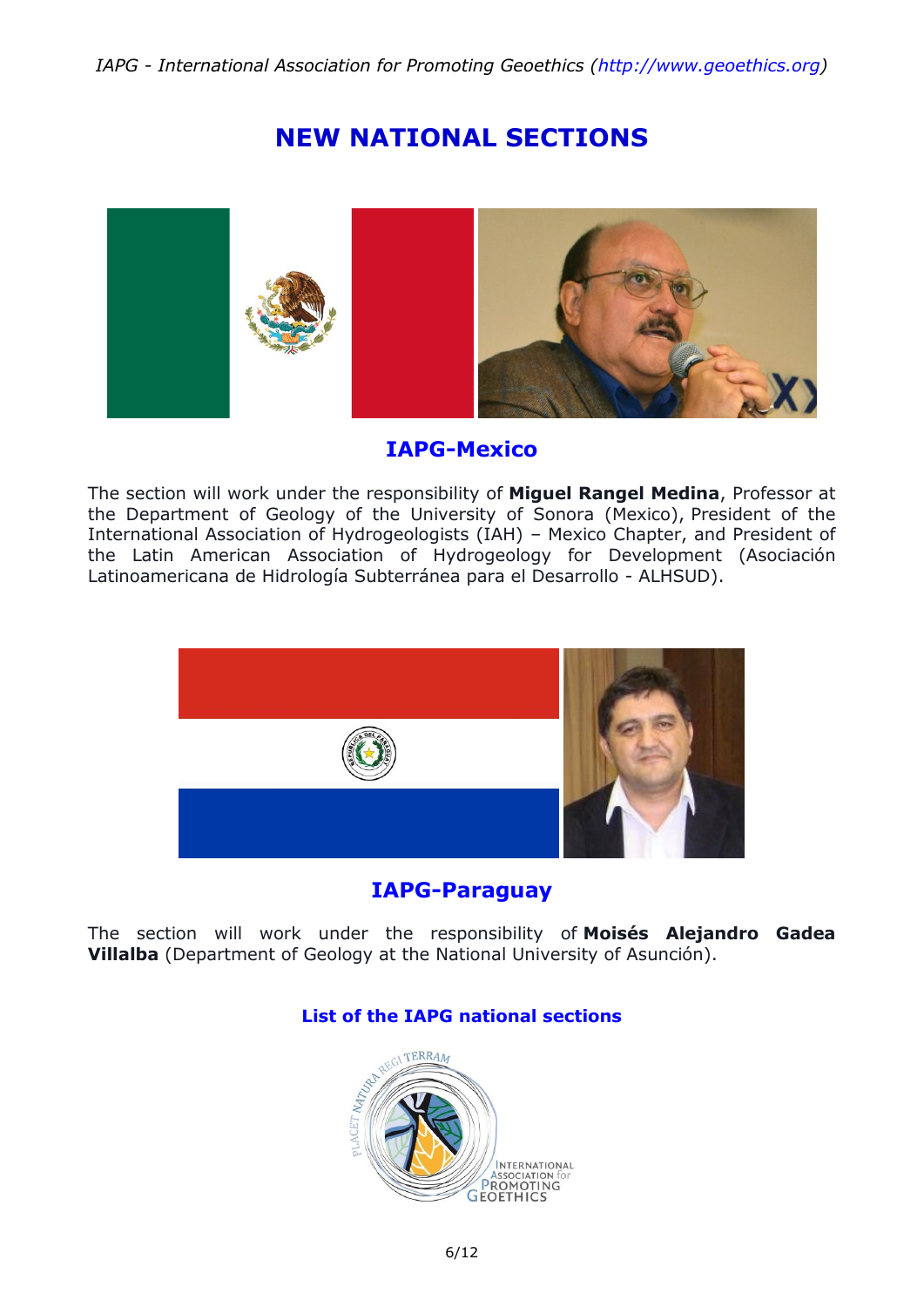

## **NEW PUBLICATIONS**

## **A new IAPG paper on geoethics**

Peppoloni S. and Di Capua G. (2016). **[Geoethics: Ethical, social, and cultural](http://iapgeoethics.blogspot.it/2016/05/a-new-iapg-paper-on-geoethics-in.html)  [values in geosciences research, practice, and education](http://iapgeoethics.blogspot.it/2016/05/a-new-iapg-paper-on-geoethics-in.html)**. pp. 17-21. DOI: 10.1130/2016.2520(03).

In: Wessel G. & Greenberg, J. (Eds.). Geoscience for the Public Good and Global Development: Toward a Sustainable Future. Geological Society of America, Special Paper 520.



## **A new book by two IAPG members**

Wessel, G.R., and Greenberg, J.K. (Eds.). **[Geoscience for the Public Good and](http://iapgeoethics.blogspot.it/2016/06/geoscience-for-public-good-and-global.html)  [Global Development: Toward a Sustainable Future](http://iapgeoethics.blogspot.it/2016/06/geoscience-for-public-good-and-global.html)**. 2016, Geological Society of America Special Paper 520, ISBN 978-0-8137-2520-8.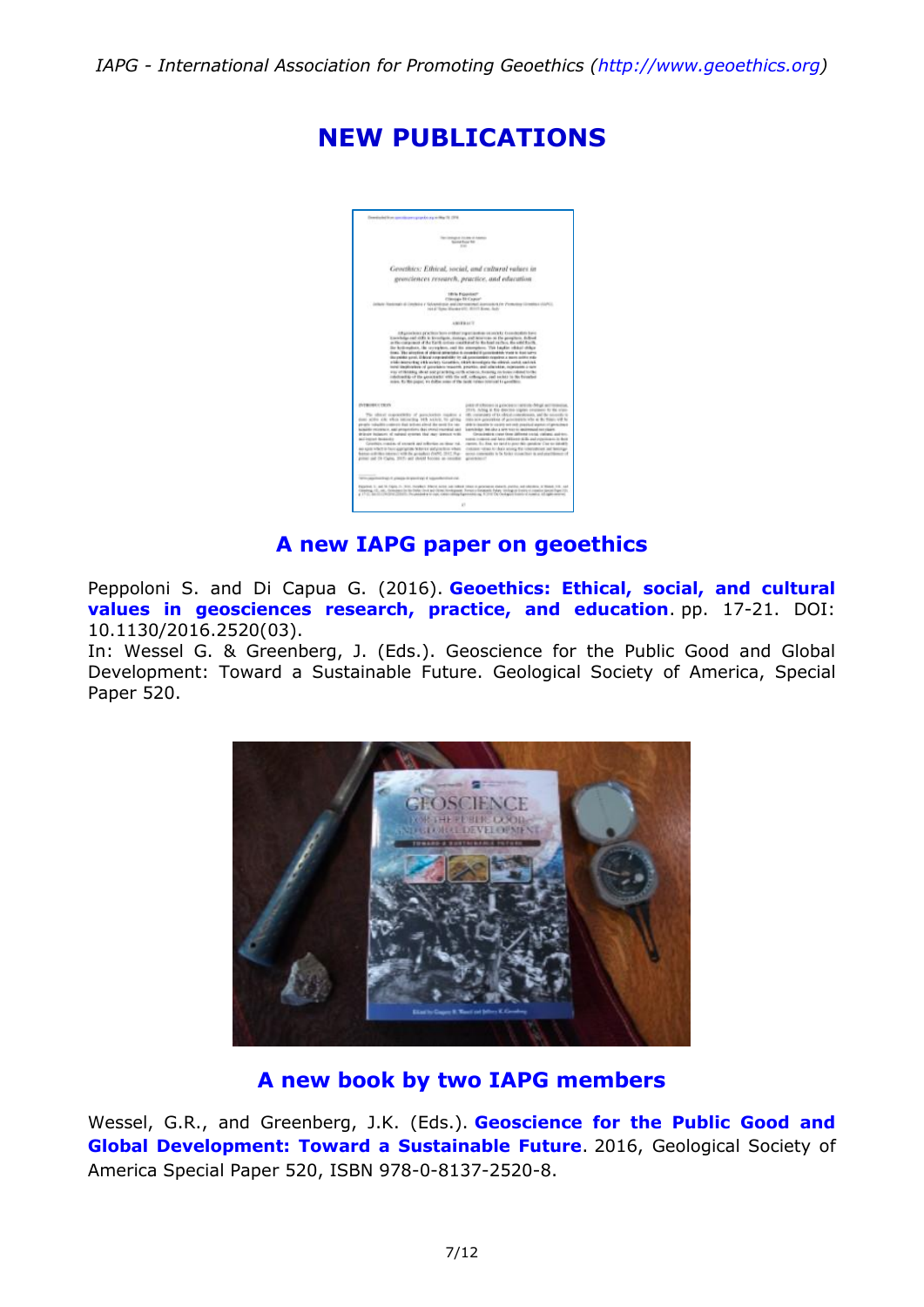

## **EXHIBITIONS**

## **Geoethics and Art: an artistic exhibition in Oklahoma City**

(26 May - 16 July 2016)

We are glad to announce an artistic exhibition by our IAPG member, Prof. Ying Kit Chan, University of Louisville (USA). If you can attend, don't miss this event!

## **[Read more](http://iapgeoethics.blogspot.it/2016/05/geoethics-and-art-artistic-exhibition.html)**



## **MINERLIMA 2016 Feria Internacional de Minerales de Lima**

(Lima, Peru, 11 - 13 November 2016)

This event is organized by the IAPG-Peru (Sección Peruana de la International Association for Promoting Geoethics - SGP-SEGCGS) and the Peruvian Geological Society (SGP - Sociedad Geológica del Perú).

More information in the MINERLIMA 2016 **[website](http://feriamineraleslima.blogspot.it/)** and **[Facebook page](https://www.facebook.com/feriainternacionalmineraleslima/?fref=ts)** (in Spanish).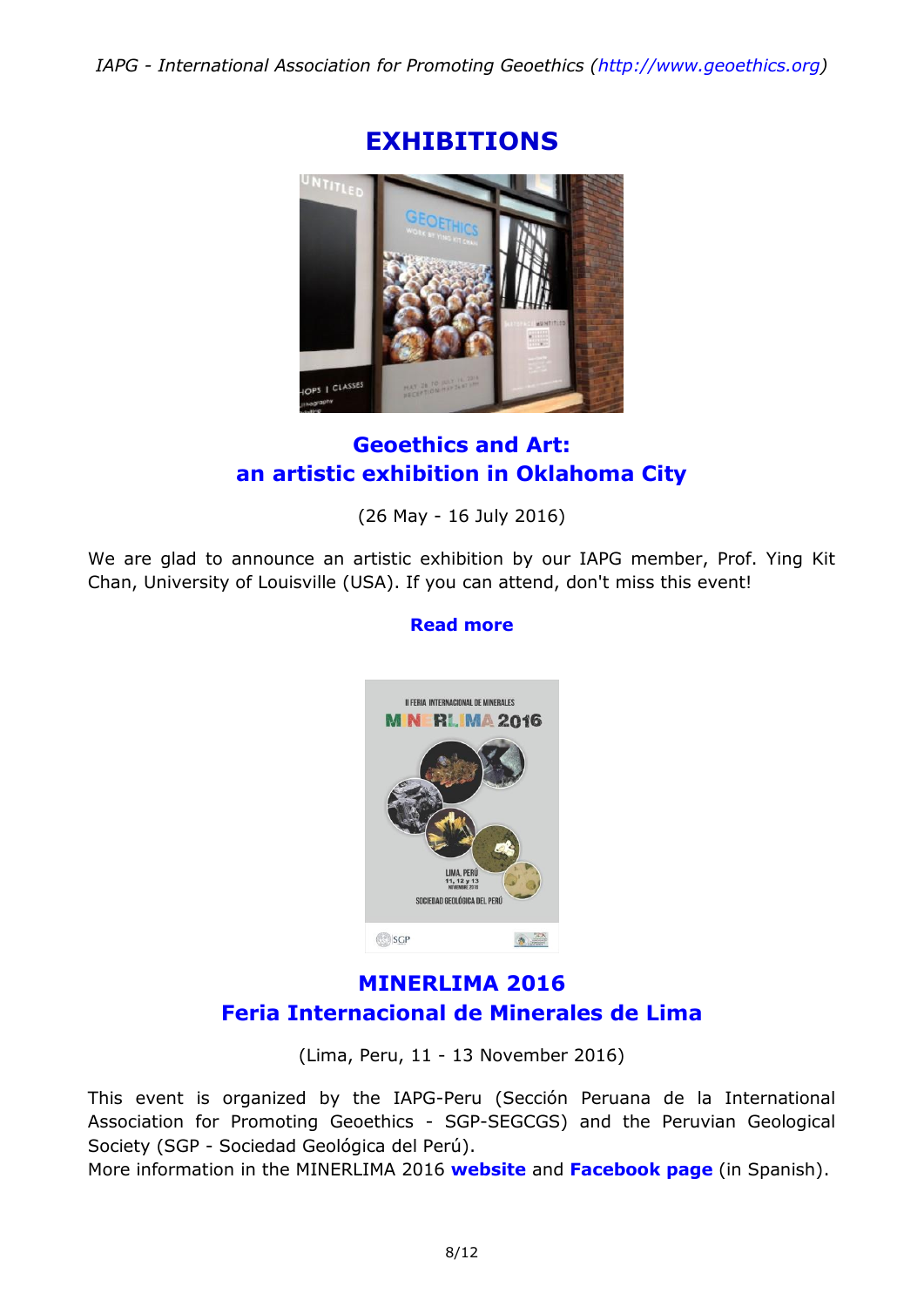## **NEWS FROM THE WORLD**



## **An event on Geoethics took place in Argentina for the Geologist's Day on 6 June 2016**

(information in Spanish)

#### **[Read more](http://iapgeoethics.blogspot.it/2016/06/event-on-geoethics-in-argentina.html)**



## **A workshop co-organized by IAPG-Peru entitled "GEO-environmental proposals for legislative agenda" took place in Lima on 9 June 2016**

(information in Spanish)

#### **[Read more](http://geoeticaperu.blogspot.it/2016/06/este-09-06-16-taller-propuestas.html)**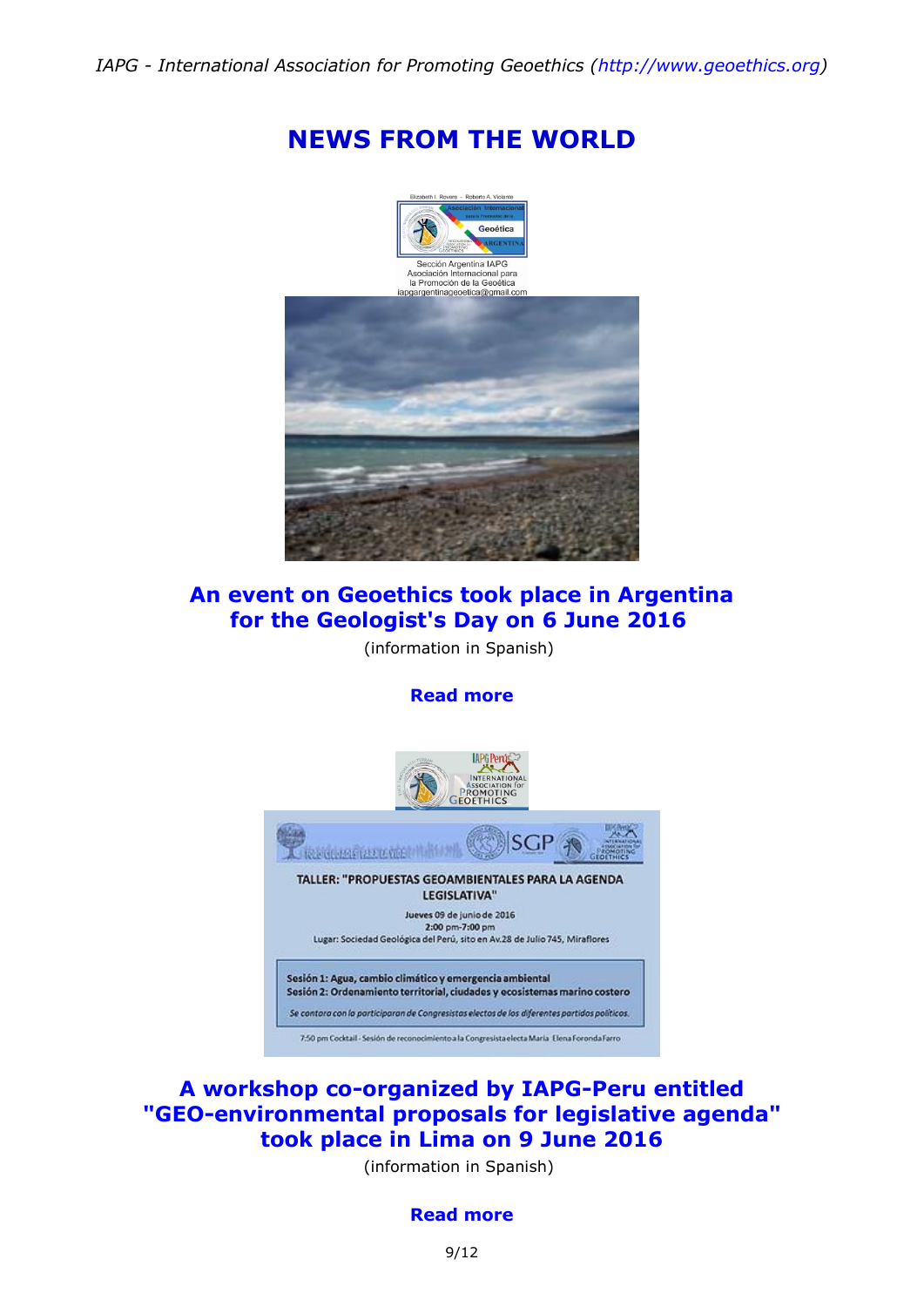## **FROM THE IAPG BLOG**

List of articles published in the IAPG Blog: **<http://www.geoethics.org/blog.html>**



**Oceans are the mirror of our civilization** (by Jeffrey Michel, Germany)

"The worsening condition of the oceans is a foreseeable consequence of global energy usage. The impairment of sensitive marine biological equilibriums leads to coral degeneration, with ocean acidification threatening increasingly larger expanses. The requisite awareness of government and society remains deficient. In view of this sobering conclusion, energy researcher Jeffrey Michel has called for the definition of carbon dioxide (CO2) as an environmental pollutant as well as the use of smart meters in this Pressetext interview......"

#### **[Read the article here](http://iapgeoethics.blogspot.it/2016/06/oceans-are-mirror-of-our-civilization.html)**

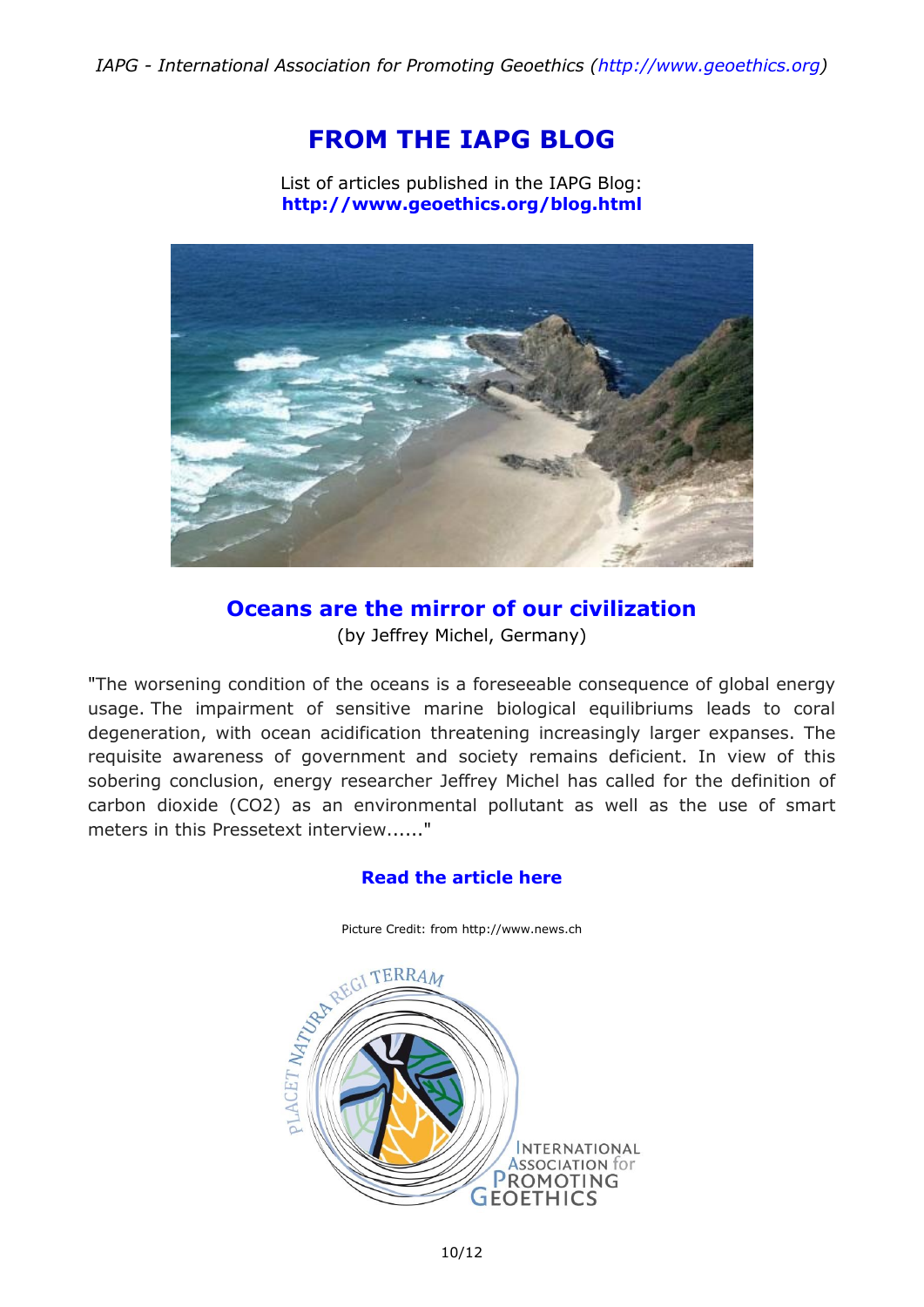

# **"Geotourism for all": toward bridging the gap**

(by Mamoon Allan, Jordan)

"It is acknowledged that tourism is a human basic right and communities should pay much attention to the rights of people with special needs to experience different tourism activities. Geotourism (tourism with a geological purpose) represents a holistic natural, cultural and recreational experience for tourists regardless of having disabilities or not. Despite the developments in the nature and scope of geotourism experiences, people with special needs are commonly excluded from different types of geological tourism activities because of different physical and health constraints....."

#### **[Read the article here](http://iapgeoethics.blogspot.it/2016/06/geotourism-for-all-toward-bridging-gap.html)**



Picture Credit: Maldive (from www.theguardian.com)